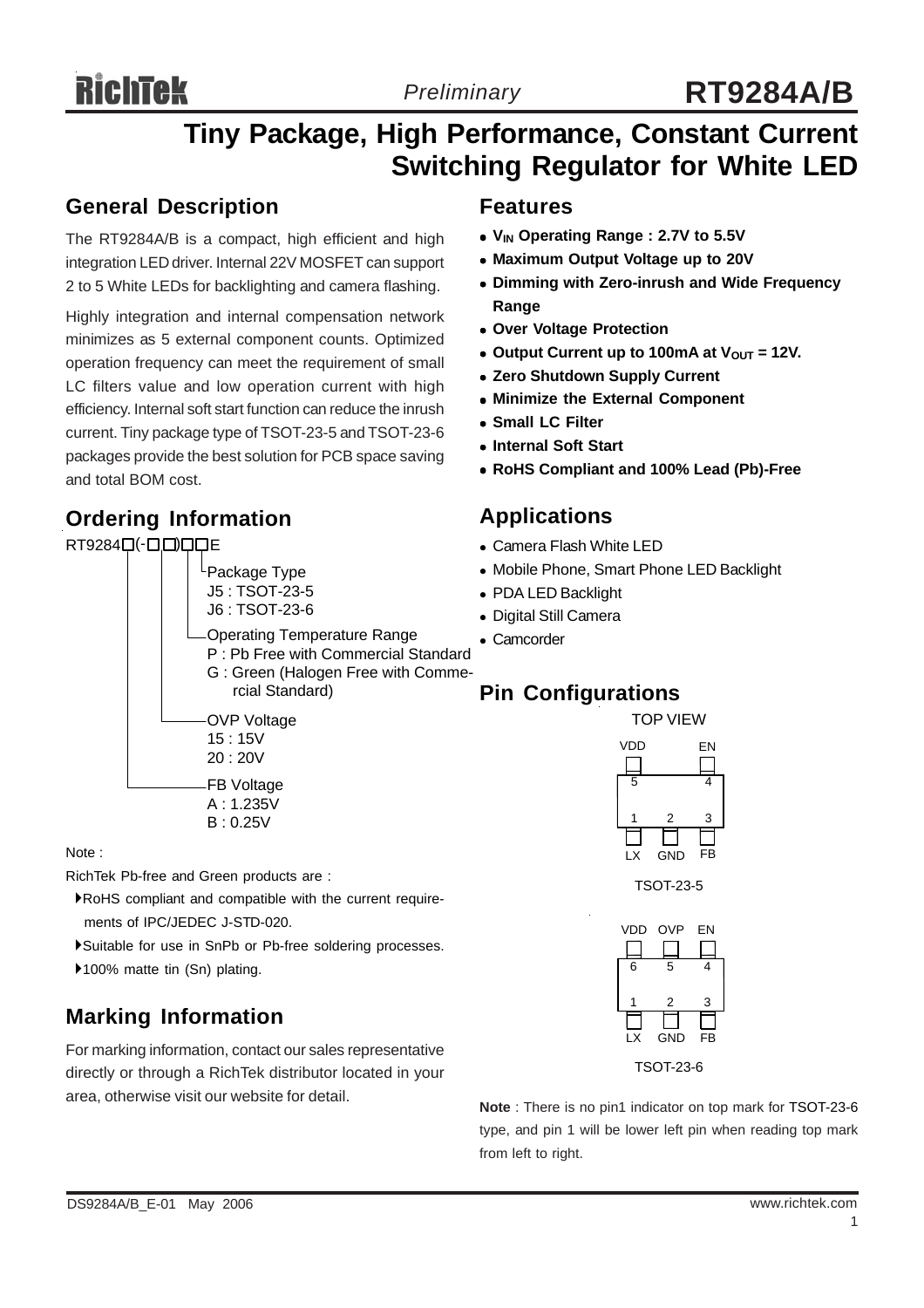# **Typical Application Circuit**



Figure 1. Application for Driving 3 Series WLEDs



Figure 2. Application for Driving 4 Series WLEDs



Figure 3. Application for Driving 5 Series WLEDs



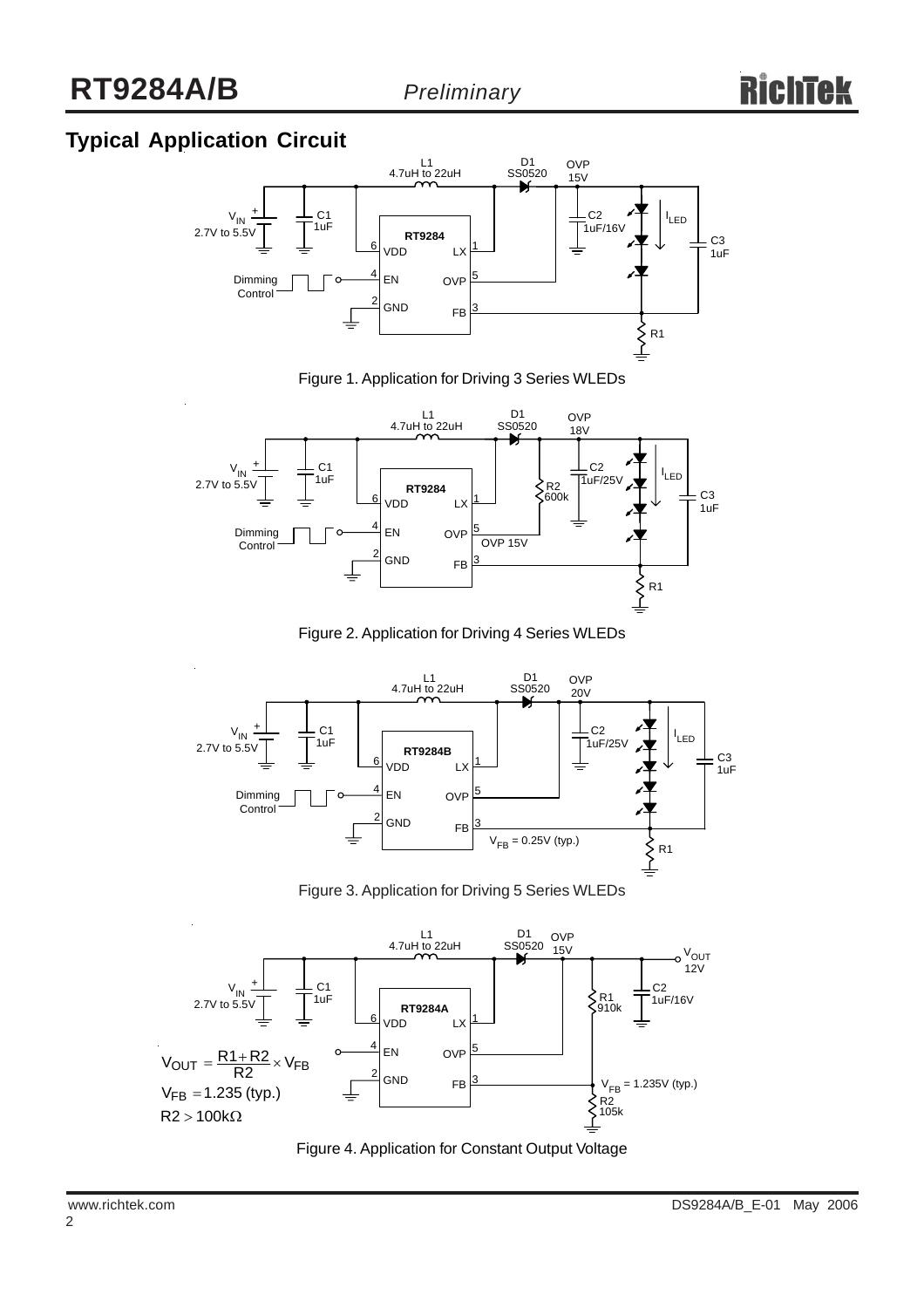# **Pin Description**

|                | TSOT-23-5 TSOT-23-6 | <b>Pin Name</b> | <b>Pin Function</b>                                                                                                                                                                                                                                        |
|----------------|---------------------|-----------------|------------------------------------------------------------------------------------------------------------------------------------------------------------------------------------------------------------------------------------------------------------|
|                |                     | <b>LX</b>       | Switch Pin. Connect this Pin to inductor and catch diode. Minimize the track<br>area to reduce EMI.                                                                                                                                                        |
| $\overline{2}$ | 2                   | <b>GND</b>      | Ground Pin                                                                                                                                                                                                                                                 |
| 3              | 3                   | FB.             | Feedback Reference Voltage Pin. Series connect a resistor between WLED<br>and ground as a current sense. Sense the current feedback voltage to set<br>the current rating.                                                                                  |
| $\overline{4}$ | $\overline{4}$      | EN              | Chip Enable (Active High). Voltage sensing input to trigger the function of<br>over voltage protection. Note that this pin is high impedance. There should<br>be a pull low $100k\Omega$ resistor connected to GND when the control signal is<br>floating. |
|                | 5                   | <b>OVP</b>      | Over Voltage Protection Pin. Voltage sensing input to trigger the function of<br>over voltage protection. Leave it unconnected to disable this function.                                                                                                   |
| 5              | 6                   | <b>VDD</b>      | Supply Input Voltage Pin. Bypass 1uF capacitor to GND to reduce the input<br>noise.                                                                                                                                                                        |

# **Function Block Diagram**

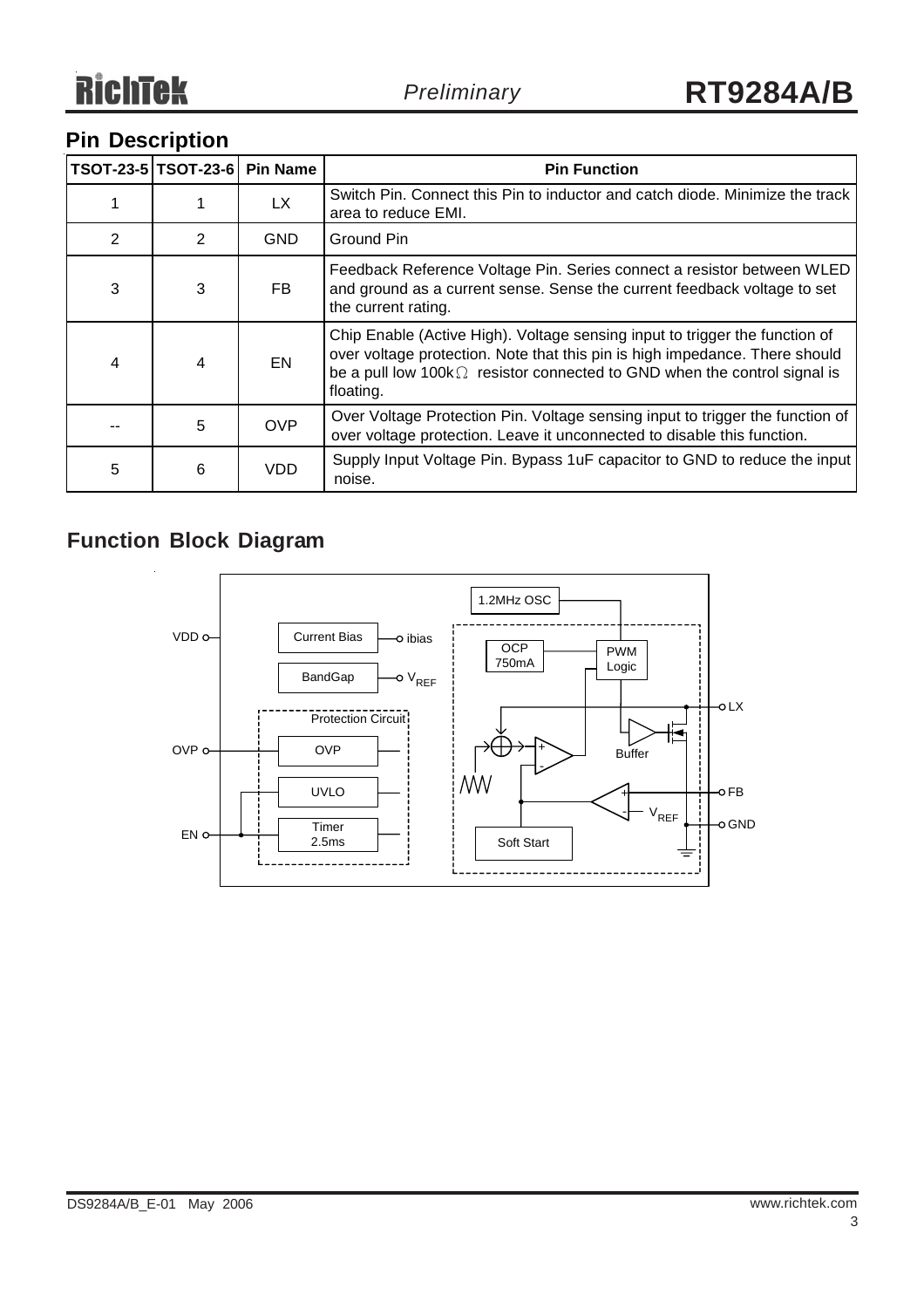# **Absolute Maximum Ratings** (Note 1)

| • Power Dissipation, $P_D @ T_A = 25^{\circ}C$ |  |
|------------------------------------------------|--|
|                                                |  |
|                                                |  |
| • Package Thermal Resistance (Note 4)          |  |
|                                                |  |
|                                                |  |
|                                                |  |
|                                                |  |
|                                                |  |
| • ESD Susceptibility (Note 2)                  |  |
|                                                |  |
|                                                |  |

# **Recommended Operating Conditions** (Note 3)

## **Electrical Characteristics**

( $V_{IN}$  = 3.7V,  $T_A$  = 25°C unless otherwise specified)

| <b>Parameter</b>               | Symbol                 | <b>Test Condition</b>         | Min   | <b>Typ</b>     | Max   | <b>Units</b> |  |
|--------------------------------|------------------------|-------------------------------|-------|----------------|-------|--------------|--|
| <b>System Supply Input</b>     |                        |                               |       |                |       |              |  |
| <b>Operation Voltage Range</b> | V <sub>DD</sub>        |                               | 2.7   | --             | 5.5   | V            |  |
| Under Voltage Lock Out         | V <sub>DD</sub>        |                               | --    | 2.2            |       | V            |  |
| Quiescent Current              | <b>I</b> DD            | $FB = 1.5V$ , No switch       | --    | 300            |       | uA           |  |
| Supply Current                 | <b>I</b> <sub>DD</sub> | $FB = 0V$ , Switch            | --    | $\overline{2}$ | --    | mA           |  |
| <b>Shut Down Current</b>       | <b>I</b> DD            | $V_{EN}$ < 0.4V               | $- -$ | --             | 1     | uA           |  |
| Line Regulation                |                        | $V_{\text{IN}}$ = 3.0 to 4.3V | --    | 3              | --    | %            |  |
| <b>Oscillator</b>              |                        |                               |       |                |       |              |  |
| <b>Operation Frequency</b>     | Fosc                   |                               | $- -$ | 1.2            |       | <b>MHz</b>   |  |
| Maximum Duty Cycle             |                        |                               | 85    | --             | --    | %            |  |
| Reference Voltage              |                        |                               |       |                |       |              |  |
|                                | RT9284A                |                               | 1.173 | 1.235          | 1.296 | V            |  |
| Feedback Voltage<br>(Note 5)   | RT9284B                |                               | 0.237 | 0.25           | 0.263 | V            |  |

*To be continued*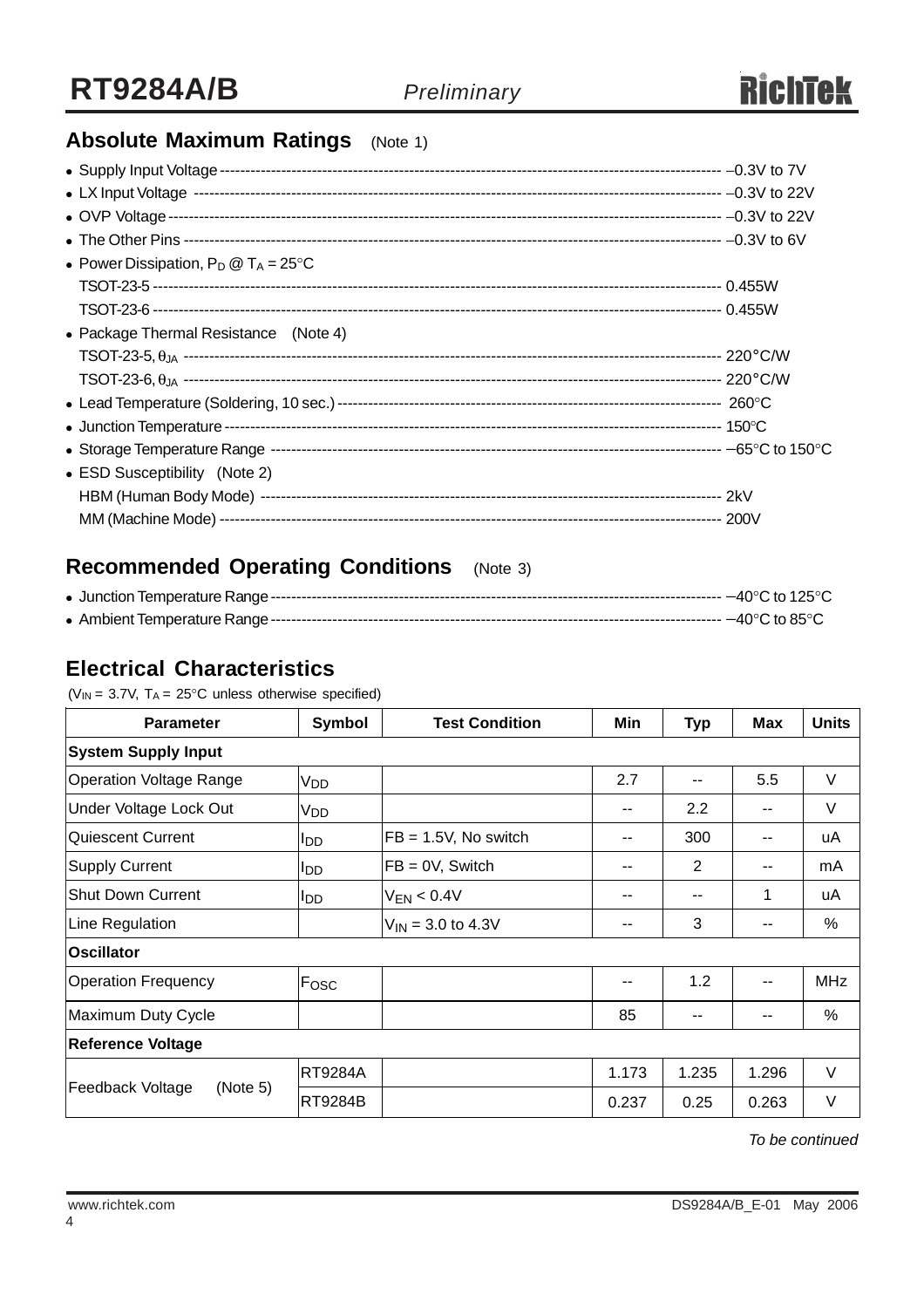| <b>Parameter</b>        | Symbol          | <b>Test Condition</b>       | Min | <b>Typ</b> | <b>Max</b> | <b>Units</b> |
|-------------------------|-----------------|-----------------------------|-----|------------|------------|--------------|
| <b>MOSFET</b>           |                 |                             |     |            |            |              |
| On Resistance of MOSFET | $R_{DS(ON)}$    |                             | --  | 0.75       | $-$        | ?            |
| <b>Protection</b>       |                 |                             |     |            |            |              |
| <b>OVP Threshold</b>    | VOVP            | for 2,3,4 WLEDs application | --  | 15         | --         | V            |
|                         |                 | for 5 WLEDs application     |     | 20         |            | V            |
| <b>OVP Sink Current</b> |                 |                             | --  | 5          | --         | μA           |
| <b>OCP</b>              |                 |                             | --  | 750        | $-$        | mA           |
| Shut Down Voltage       | <b>VEN</b>      |                             | --  | $- -$      | 0.4        | V            |
| Enable Voltage          | V <sub>EN</sub> |                             | 1.5 |            | $-$        | V            |

**Note 1.** Stresses listed as the above "Absolute Maximum Ratings" may cause permanent damage to the device. These are for stress ratings. Functional operation of the device at these or any other conditions beyond those indicated in the operational sections of the specifications is not implied. Exposure to absolute maximum rating conditions for extended periods may remain possibility to affect device reliability.

**Note 2.** Devices are ESD sensitive. Handling precaution recommended.

**Note 3.** The device is not guaranteed to function outside its operating conditions.

- **Note 4.** θ<sub>JA</sub> is measured in the natural convection at T<sub>A</sub> = 25°C on a low effective thermal conductivity test board of JEDEC 51-3 thermal measurement standard.
- **Note 5.** Floating the OVP pin to disable OVP function.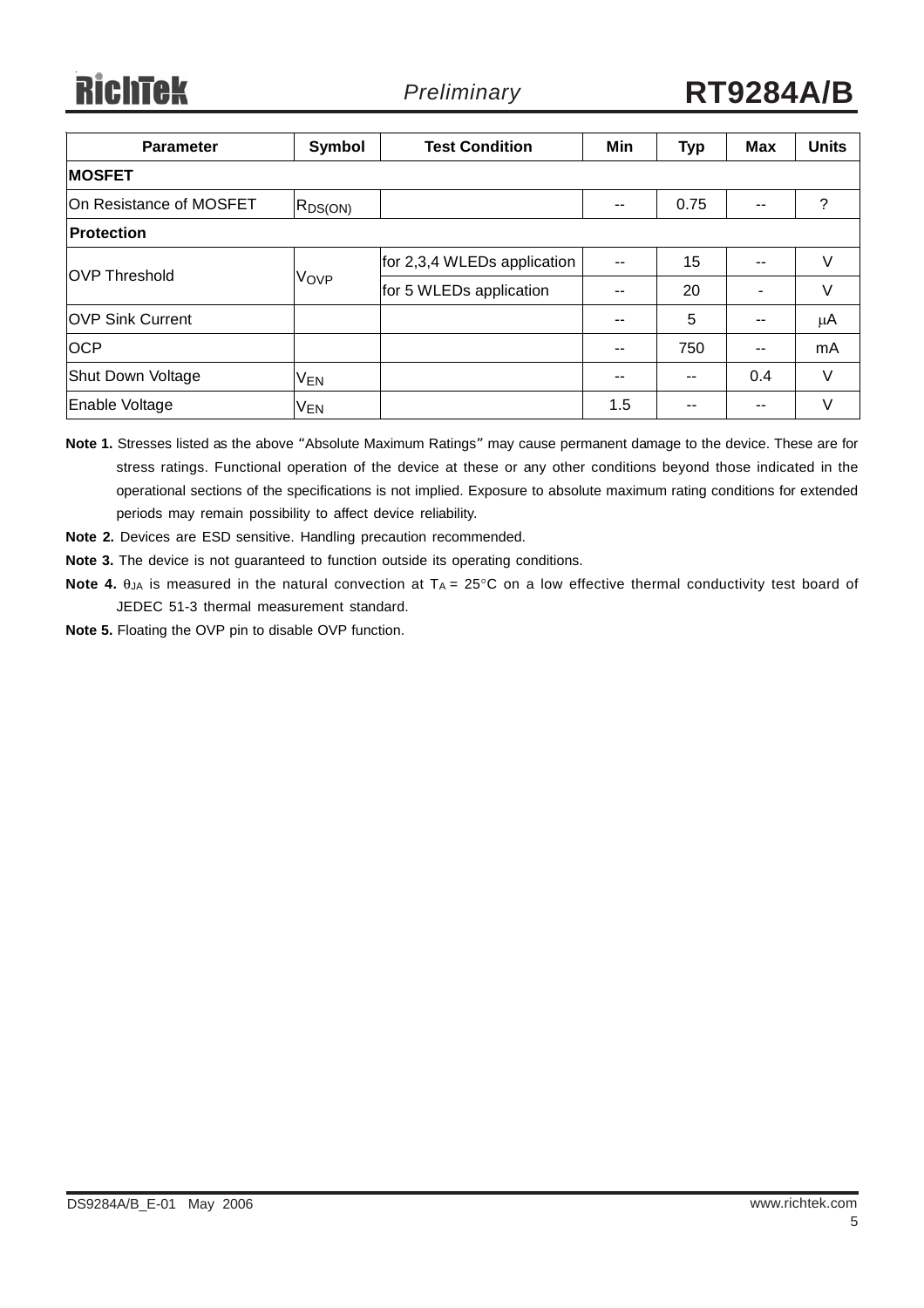# **Typical Operating Characteristics**







**Shut Down Voltage vs. Input Voltage** 1.2 1.1 Shut Down Voltage (V) -45°C Shut Down Voltage (V) 1 0.9 <sub>.</sub><br>25°C 0.8  $85^{\circ}$ C 0.7 0.6 0.5

**LED Current vs. Input Voltage**

3 3.25 3.5 3.75 4 4.25 4.5 4.75 5 5.25 5.5 Input Voltage (V)



**POR (Rising/Falling) vs. Temperature**

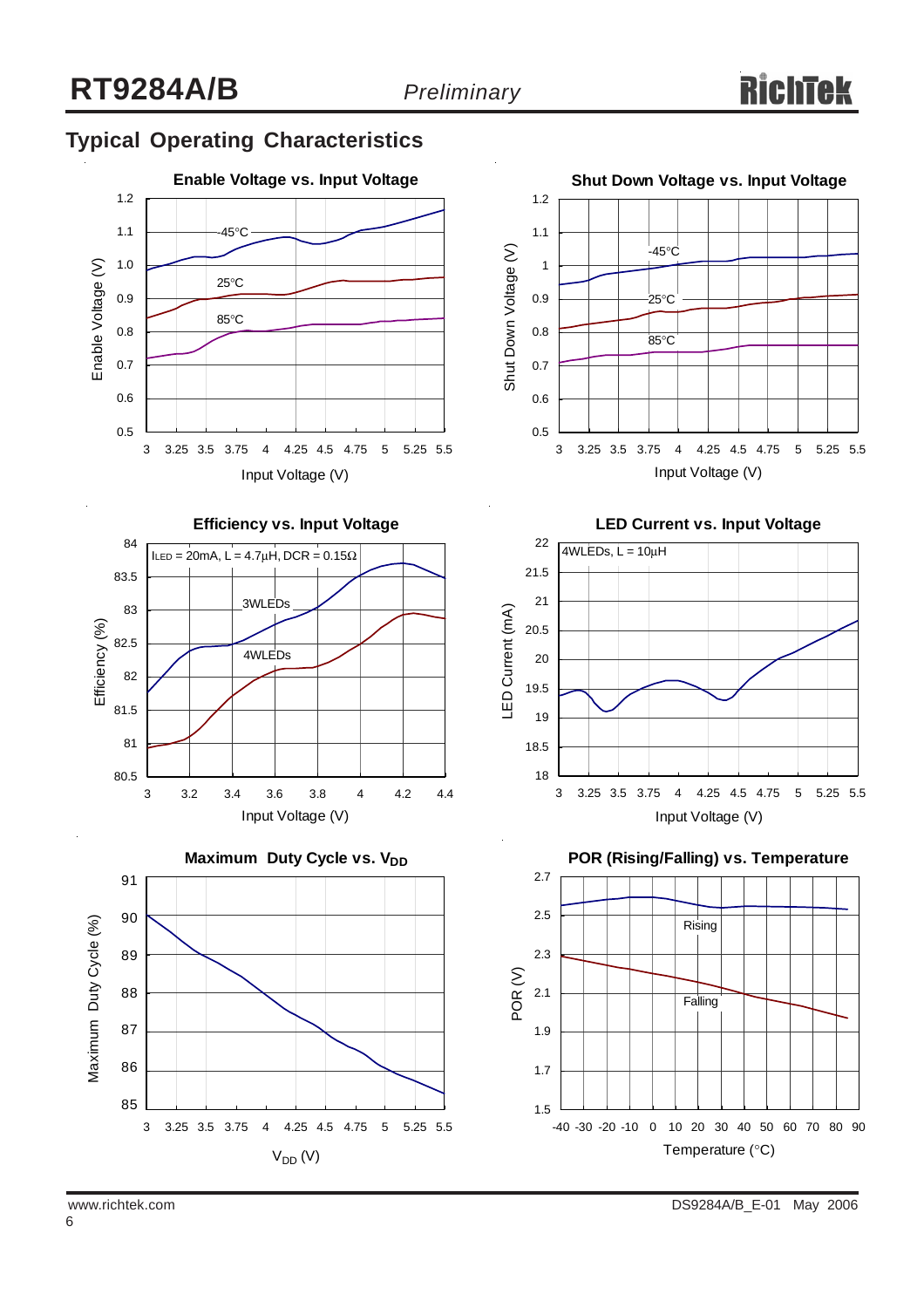









Time (2ms/Div)



Time (40μs/Div)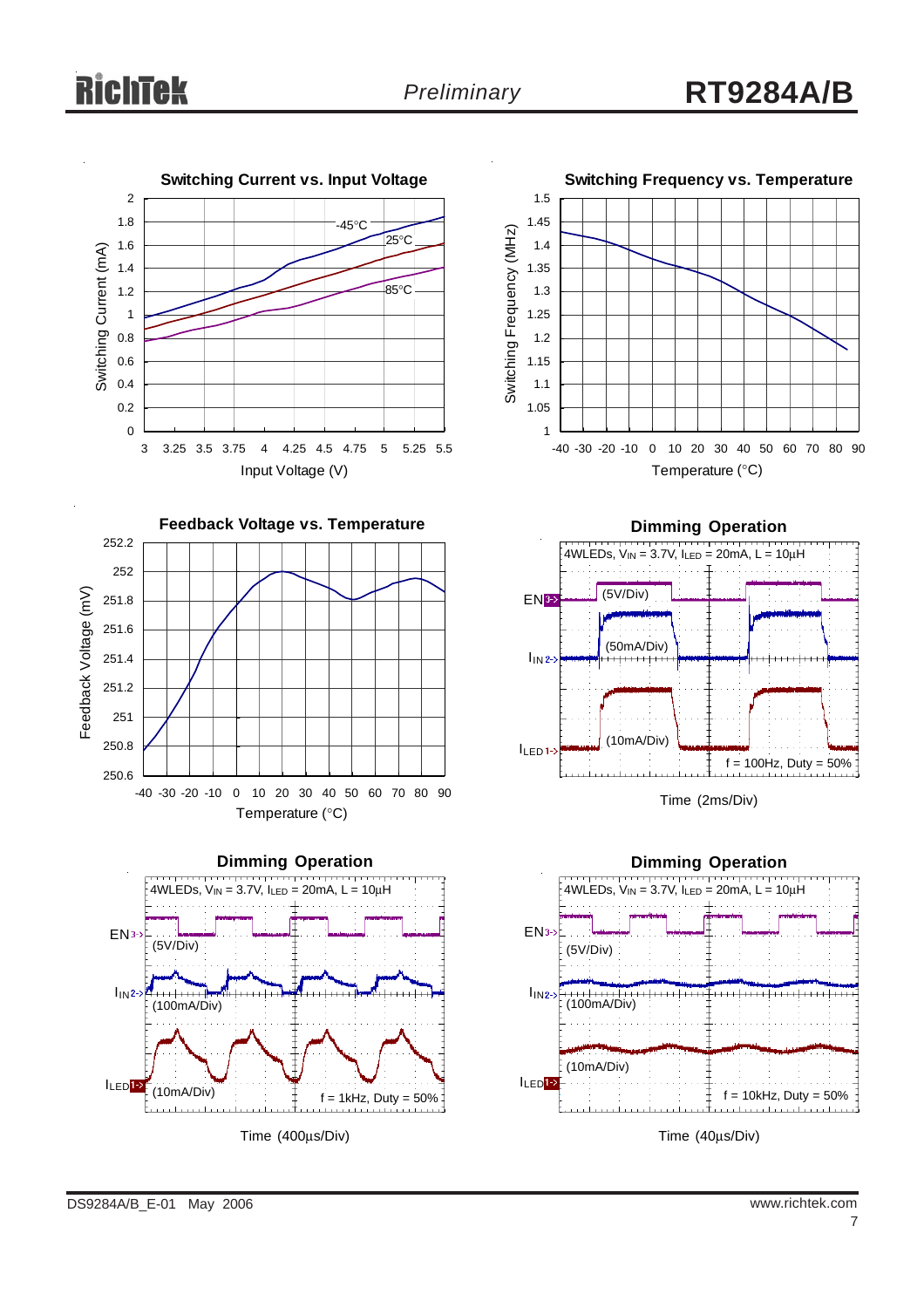

Time (4μs/Div)



Time (500μs/Div)





**Inrush Current**  $V_{1N}$ <sub>2-></sub>  $EN1-$ (2V/Div)  $4WLEDs, V_{IN} = 4.3V, I_{LED} = 20mA, L = 4.7µH$ (5V/Div) VOUT3-2 (2V/Div)

Time (500μs/Div)

 $\mathsf{I}_{\mathsf{IN4}}$ 

(100mA/Div)

n etnisti

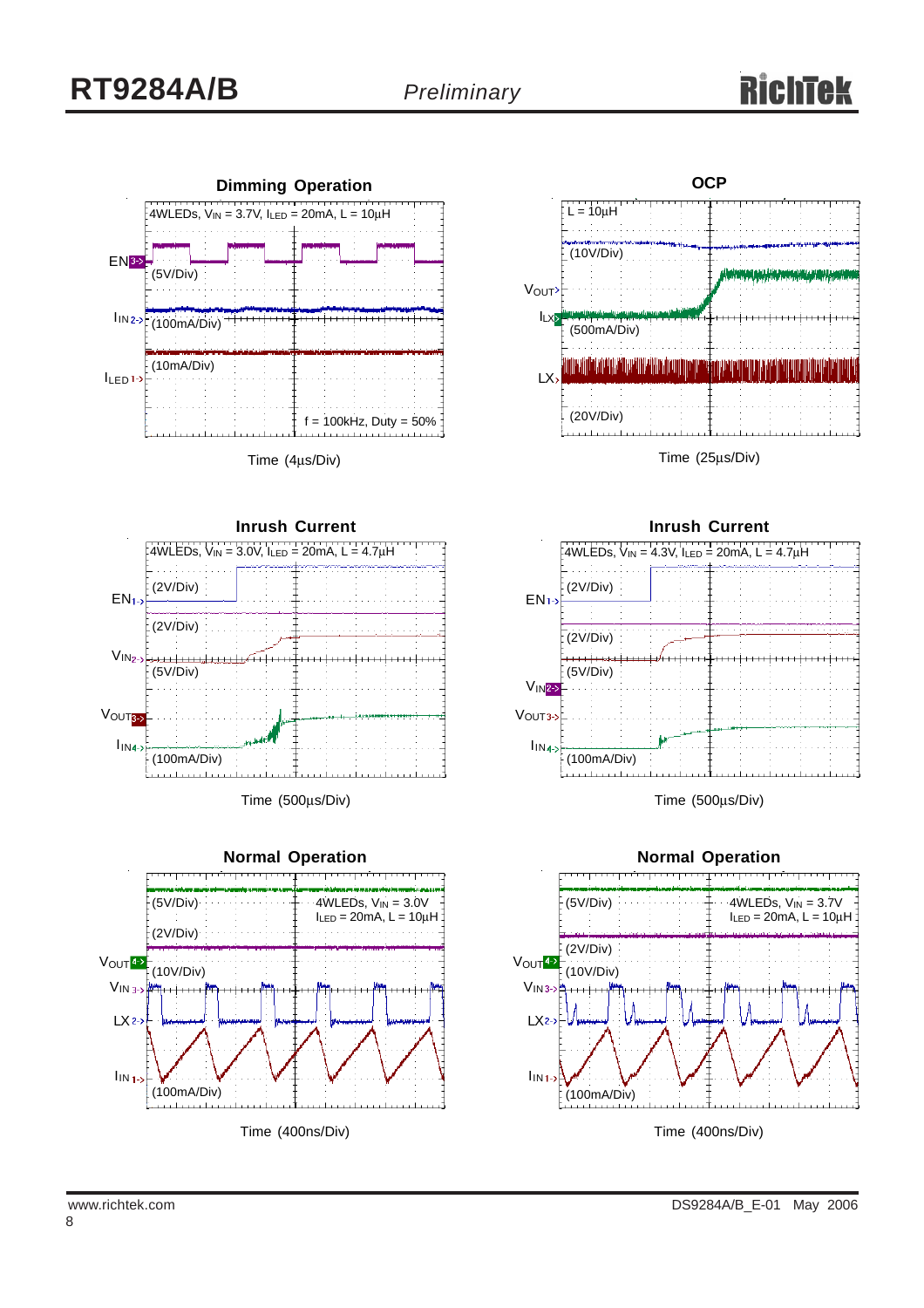# **RichTek**





Time (400ns/Div)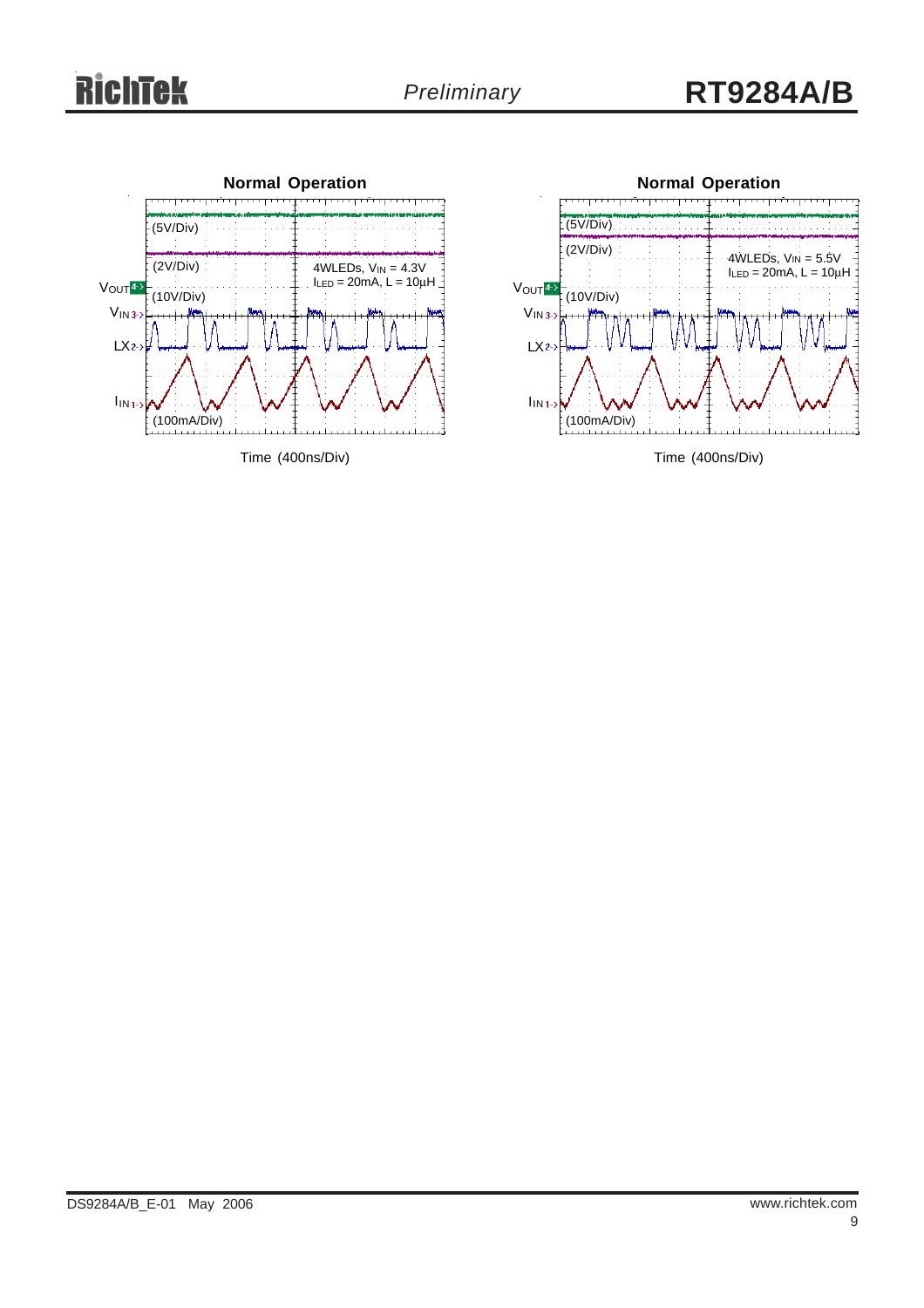# **Application Information**

### **LED Current Control**

The RT9284A/B regulates the LED current by setting the current sense resistor (R1) connecting to feedback and ground. As shown in Table 1, the RT9284A feedback voltage ( $V_{FB}$ ) is 1.235V and the RT9284B feedback voltage ( $V_{FB}$ ) is 0.25V. The LED current ( $I_{LED}$ ) can be set by a resistor R1. In order to have an accurate LED current, a precision resistor is preferred (1% is recommended).

| --<br>۰.<br>٧ | ۰, |  |
|---------------|----|--|
|               |    |  |

| <b>Version</b> | <b>Feedback Reference</b><br>Voltage V <sub>FB</sub> (V) | <b>LED Current</b><br>Setting $I_{LED}(A)$ |  |
|----------------|----------------------------------------------------------|--------------------------------------------|--|
| <b>RT9284A</b> | 1.235                                                    | $I_{LED} = 1.235/RI$                       |  |
| <b>RT9284B</b> | 0.25                                                     | $IIFD = 0.25/R1$                           |  |

### **Dimming Control**

### a. Using a PWM Signal to EN Pin

For controlling the LED brightness, the RT9284A/B can perform the dimming control by applying a PWM signal to EN pin. The internal soft start and the wide range dimming frequency can eliminate inrush current and audio noise when dimming. The average LED current is proportional to the PWM signal duty cycle. The magnitude of the PWM signal should be higher than the maximum enable voltage of EN pin, in order to let the dimming control perform correctly for preventing the flicker issue, the suqqested PWM frequency is  $\geq 1$ kHz or  $\leq 200$ Hz.

### b. Using a DC Voltage

Using a variable DC voltage to adjust the brightness is a popular method in some applications. The dimming control using a DC voltage circuit is shown in Figure 5. According to the Superposition Theorem, as the DC voltage increases, the voltage contributed to  $V_{FB}$  increases and the voltage drop on R2 decreases, i.e. the LED current decreases. For example, if the  $V_{DC}$  range is from 0V to 2.8V, the selection of resistors in Figure 5 sets dimming control of LED current from 20mA to 0mA.



Figure 5. Dimming Control Using a DC Voltage for RT9284A

c. Using a Filtered PWM signal :

Another common application is using a filtered PWM signal as an adjustable DC voltage for LED dimming control. A filtered PWM signal acts as the DC voltage to regulate the output current. The recommended application circuit is shown in the Figure 6. In this circuit, the output ripple depends on the frequency of PWM signal. For smaller output voltage ripple (<100mV), the recommended frequency of 2.8V PWM signal should be above 2kHz. To fix the frequency of PWM signal and change the duty cycle of PWM signal can get different output current as Figure 7. According to the application circuit of Figure 6, output current is from 18.7mA to 1.16mA by adjusting the PWM duty cycle from 5% to 95%.



Figure 6. Filtered PWM Signal for LED Dimming Control of RT9284A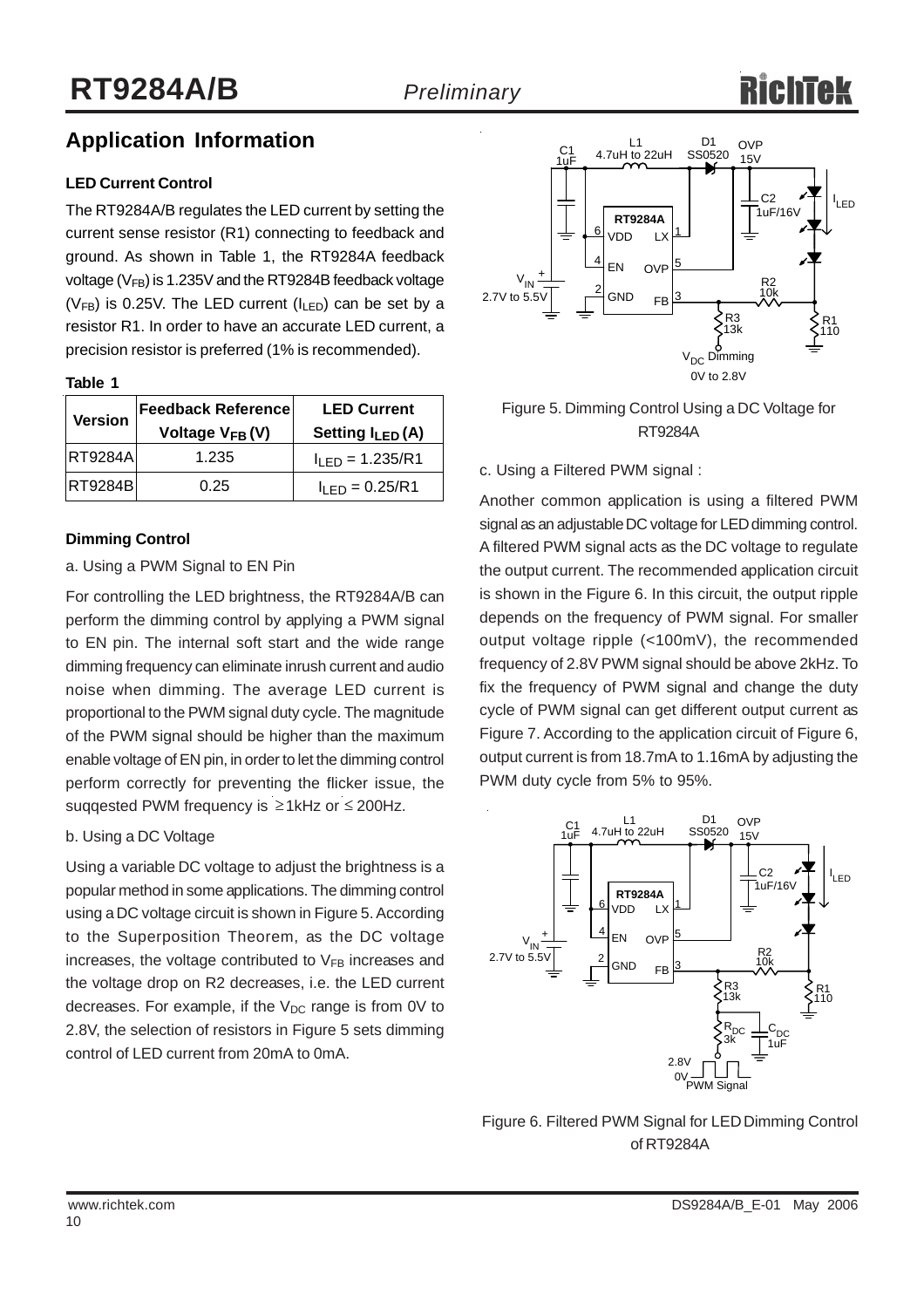# RichTek

# *Preliminary* **RT9284A/B**



Figure 7

### **Inductor Selection**

The recommended value of inductor for 3 to 5 WLEDs applications are 4.7 to 22μH. Small size and better efficiency are the major concerns for portable device, such as RT9284A/B used for mobile phone. The inductor should have low core loss at 1.2MHz and low DCR for better efficiency. To avoid inductor saturation current rating should be considered.

### **Capacitor Selection**

Input and output ceramic capacitors of 1μF are recommended for RT9284A/B applications. For better voltage filtering, ceramic capacitors with low ESR are recommended. X5R and X7R types are suitable because of their wider voltage and temperature ranges.

### **Diode Selection**

Schottky diode is a good choice for RT9284A/B because of its low forward voltage drop and fast reverse recovery.

Using Schottky diode can get better efficiency. The highspeed rectification is also a good characteristic of Schottky diode for high switching frequency. Current rating of the diode must meet the root mean square of the peak current and output average current multiplication as following :

$$
I_D(RMS) \approx \sqrt{(I_{OUT} \times I_{PEAK})}
$$

The diode' s reverse breakdown voltage should be larger than the output voltage. SS0520 is recommended Schottky diode for rectifier.

### **Layout Guide**

- A full GND plane without gap break.
- ▶ VCC to GND noise bypass–Short and wide connection for the 1μF MLCC capacitor between Pin6 and Pin2.
- ` Minimized LX node copper area to reduce EMI.
- $\triangleright$  Minimized FB node copper area and keep far away from noise sources.



Figure 8. Top Layer



Figure 9. Bottom Layer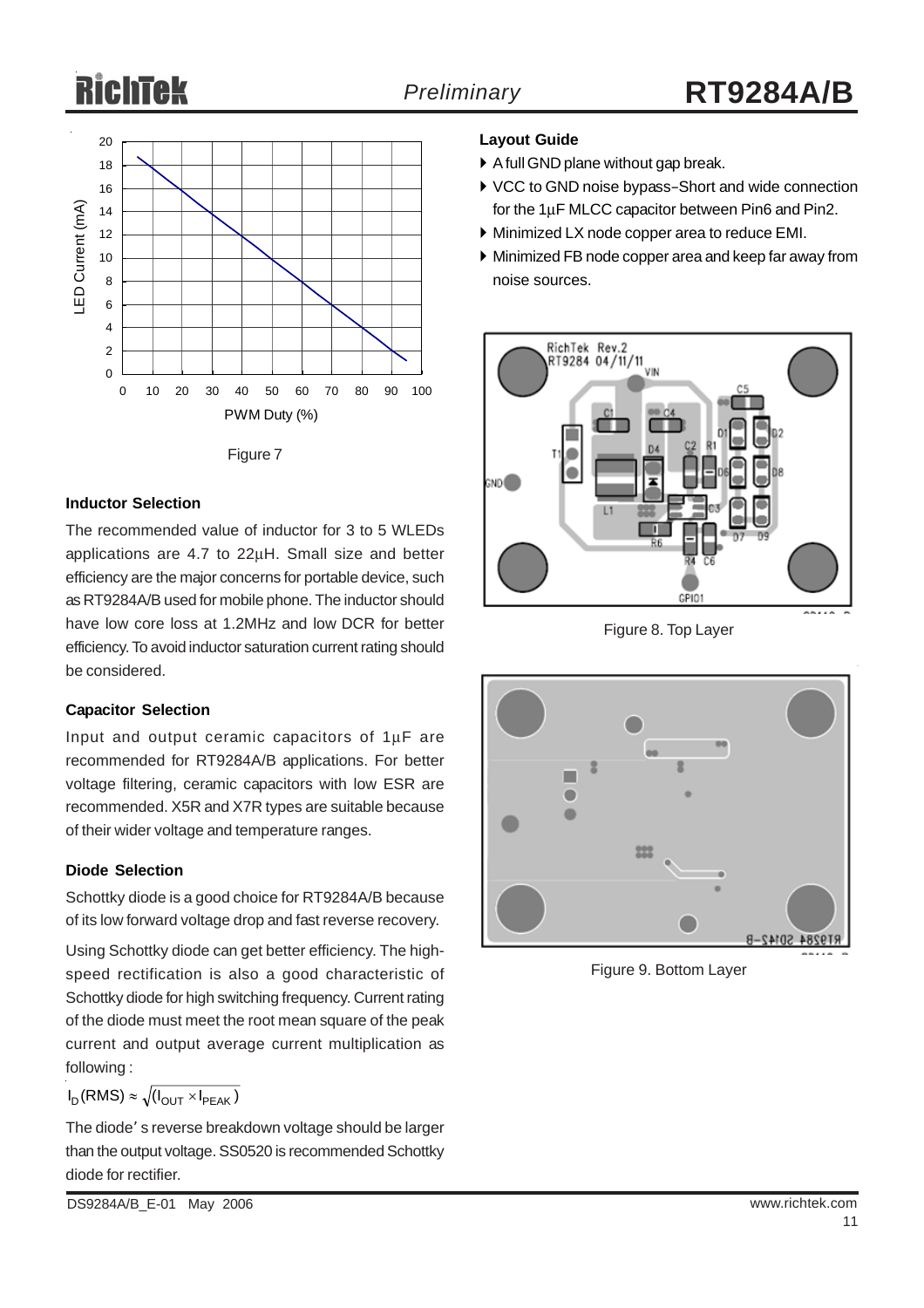# **Outline Dimension**



|                |       | <b>Dimensions In Millimeters</b> | <b>Dimensions In Inches</b> |            |  |
|----------------|-------|----------------------------------|-----------------------------|------------|--|
| Symbol         | Min   | Max                              | Min                         | <b>Max</b> |  |
| A              | 0.700 | 1.000                            | 0.028                       | 0.039      |  |
| A <sub>1</sub> | 0.000 | 0.100                            | 0.000                       | 0.004      |  |
| в              | 1.397 | 1.803                            | 0.055                       | 0.071      |  |
| b              | 0.300 | 0.559                            | 0.012                       | 0.022      |  |
| С              | 2.591 | 3.000                            | 0.102                       | 0.118      |  |
| D              | 2.692 | 3.099                            | 0.106                       | 0.122      |  |
| e              | 0.838 | 1.041                            | 0.033                       | 0.041      |  |
| н              | 0.080 | 0.254                            | 0.003                       | 0.010      |  |
|                | 0.300 | 0.610                            | 0.012                       | 0.024      |  |

**TSOT-23-5 Surface Mount Package**